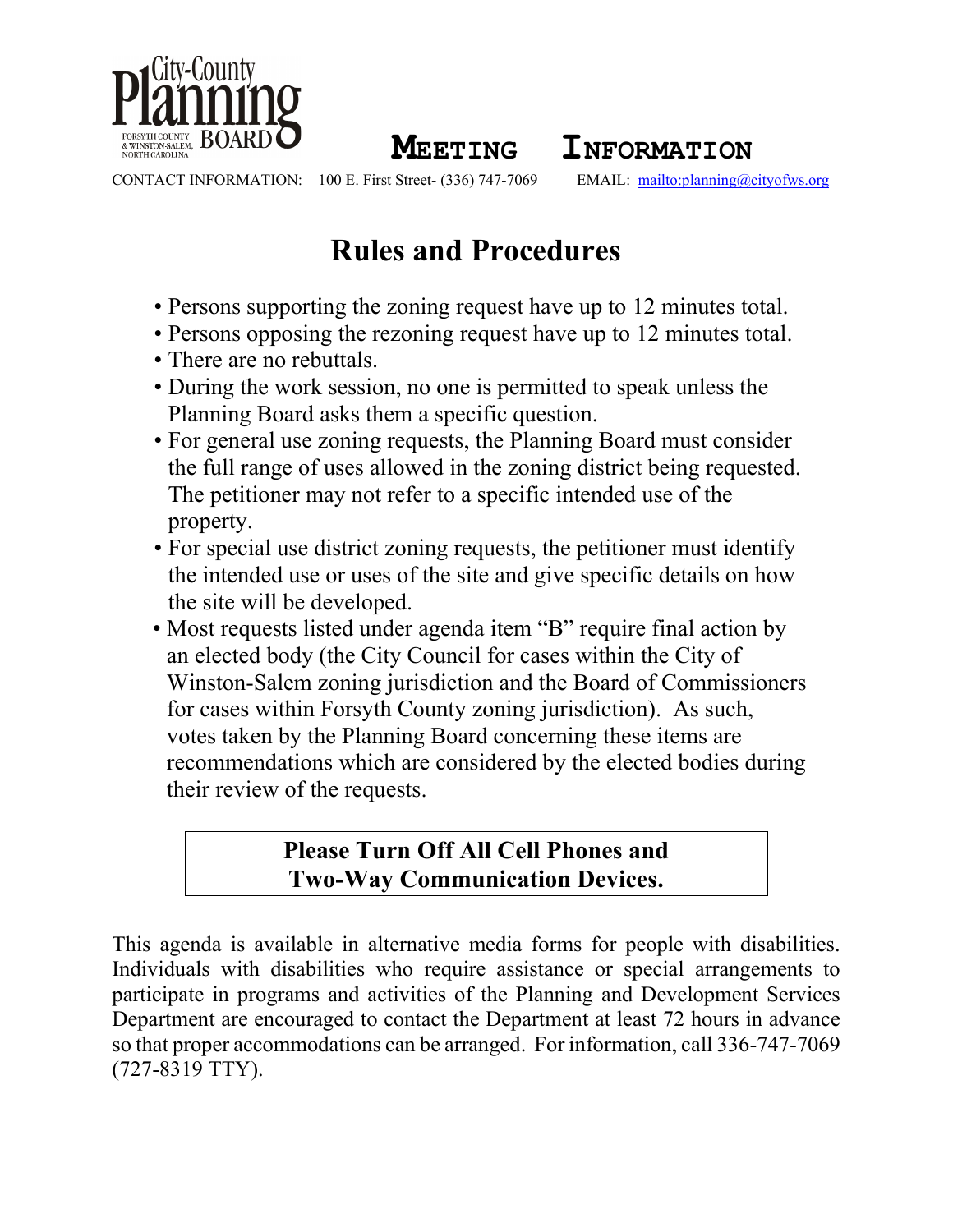### **AGENDA CITY-COUNTY PLANNING BOARD DECEMBER 9, 2021 4:30 P.M.**

# **Virtual Meeting**

**Citizens wishing to participate will find information on the following website:** <https://cityofws-org.zoom.us/j/81873380140>

#### **CALL TO ORDER**

#### **A. ACTION ON MINUTES**

• November 10 Public Hearing

#### **B. PUBLIC HEARING ITEMS**

- 1. Zoning petition of New Church from RS9 to RM5-S (Residential Building, Multifamily; Residential Building, Twin Home; Residential Building, Single Family; Residential Building, Duplex; Residential Building, Townhouse; and Planned Residential Development): property is located on the northeast corner of Yadkinville Road and Grandview Club Road (Zoning Docket W-3503).
	- a. Zoning Recommendation.
	- b. Site Plan Recommendation.

CONTINUANCE HISTORY: November 10, 2021 to December 9, 2021

2. Zoning petition of Iffet Saeed and Muhammad Azam from RS9 to NO-S (Offices and Residential Building, Single Family): property is located on the west side of Cole Road, south of Waughtown Street (Zoning Docket W-3415).

#### **This is automatically continued to January 13, 2021, per the Planning Board's By-Laws.**

- 3. Zoning petition of Senior Services, Inc. from GB-S (Two-Phase) to GB-S (Adult Day Care Center; Child Care, Drop-In; Child Day Care Center; Offices; Services, A; and Recreation Services, Indoor): property is located on the south side of W. Thirtieth Street, between Shorefair Drive and Millbrook Drive (Zoning Docket W-3504).
	- a. Zoning Recommendation.
	- b. Site Plan Recommendation.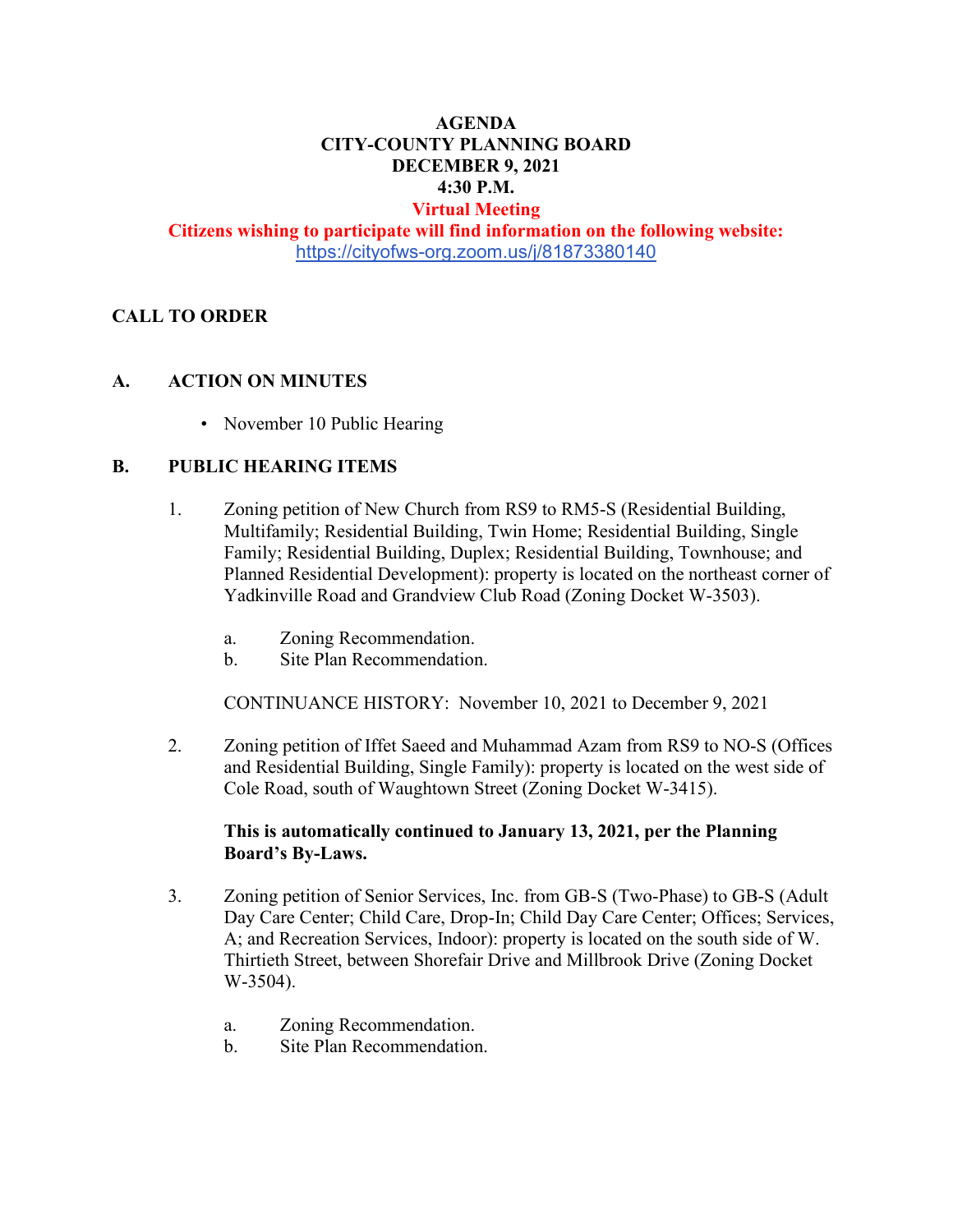- 4. Zoning petition of Anthony J. Cathcart and Richard C. Fielder from RM5 to PB-L (Residential Building, Multifamily; Residential Building, Twin Home; Residential Building, Single Family; Residential Building, Duplex; and Residential Building, Townhouse): property is located on the southwest corner of Wachovia Street and S. Poplar Street (Zoning Docket W-3505).
	- a. Zoning Recommendation.
- 5. Site Plan Amendment of Challenges of the 21st Century, Inc. for changes to the site and parking layout on property zoned IP-S: property is located on the north side of Goldfloss Street, between Vargrave Street and Glendale Street (Zoning Docket W-3506).
	- a. Site Plan Recommendation.
- 6. Zoning petition of George C. Petree, Jr. from RS9 to RS7: property is located on the north side of Petree Road, west of Ridgemere Lane (Zoning Docket W-3507).
	- a. Zoning Recommendation.
- 7. Zoning petition of KO-AM Sisters, LLC from RM8-S to RM8-S (Residential Building, Multifamily; Residential Building, Single Family; Residential Building, Townhouse; Residential Building, Twin Home; Residential Building, Duplex and Planned Residential Development): property is located on the west side of Old Lexington Road, across from Teague Road (Zoning Docket W-3508).
	- a. Zoning Recommendation.
	- b. Site Plan Recommendation.
- 8. Zoning petition of Gateway Sustainability Village, LLC from MU-S to PB-S (Residential Building, Multifamily; Arts and Crafts Studio; Food or Drug Store; Furniture and Home Furnishings Store; Micro-Brewery or Micro-Distillery; Restaurant (without drive-through service); Urban Agriculture; Retail Store; Bed and Breakfast; Hotel or Motel; Special Events Center; Recreation Services, Indoor; Recreation Services, Outdoor; Offices; Services, A; and Services, B): property is located on the east side of S. Broad Street and the south side of W. Salem Avenue, north of YWCA Way (Zoning Docket W-3509).
	- a. Zoning Recommendation.
	- b. Site Plan Recommendation.
- 9. Zoning petition of EmClay Properties, LLC from LI to CI; property is located on the north side of E. Third Street, west of N. Research Parkway (Zoning Docket W-3510).
	- a. Zoning Recommendation.